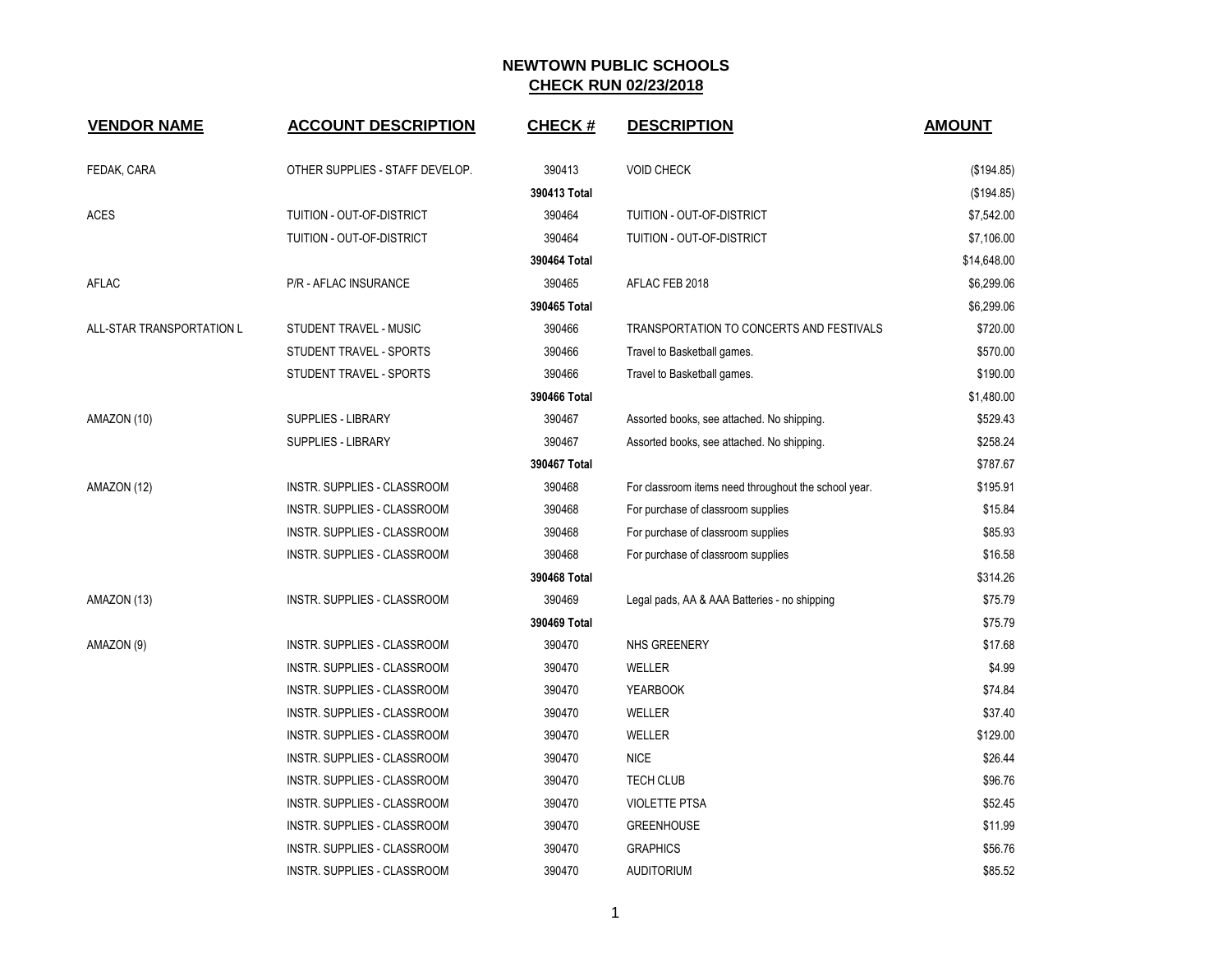| <b>VENDOR NAME</b> | <b>ACCOUNT DESCRIPTION</b>           | <b>CHECK#</b> | <b>DESCRIPTION</b>                                        | <b>AMOUNT</b> |
|--------------------|--------------------------------------|---------------|-----------------------------------------------------------|---------------|
| AMAZON (9)         | INSTR. SUPPLIES - CLASSROOM          | 390470        | <b>TEACHER EDUCATION</b>                                  | \$79.06       |
|                    | INSTR. SUPPLIES - CLASSROOM          | 390470        | <b>CULINARY</b>                                           | \$62.96       |
|                    | INSTR. SUPPLIES - CLASSROOM          | 390470        | <b>TEACHER EDUCATION</b>                                  | \$1,241.24    |
|                    | INSTR. SUPPLIES - CLASSROOM          | 390470        | <b>GRAPHICS</b>                                           | \$53.34       |
|                    | INSTR. SUPPLIES - TECH ED.           | 390470        | LENS- QUICK RELEASE PLATE- CAMERA SLIDERS                 | \$251.01      |
|                    | INSTR. SUPPLIES - TECH ED.           | 390470        | LENS- QUICK RELEASE PLATE- CAMERA SLIDERS                 | \$98.99       |
|                    | INSTR. SUPPLIES - TECH ED.           | 390470        | LENS- QUICK RELEASE PLATE- CAMERA SLIDERS                 | \$19.99       |
|                    | INSTR. SUPPLIES - TECH ED.           | 390470        | LENS- QUICK RELEASE PLATE- CAMERA SLIDERS                 | \$17.99       |
|                    | INSTR. SUPPLIES - TECH ED.           | 390470        | LENS- QUICK RELEASE PLATE- CAMERA SLIDERS                 | \$29.99       |
|                    | INSTR. SUPPLIES - TECH ED.           | 390470        | LENS- QUICK RELEASE PLATE- CAMERA SLIDERS                 | \$176.00      |
|                    | REPAIRS - TECH ED.                   | 390470        | REPLACEMENT DSLR BATTERY CHARGERS                         | \$129.95      |
|                    | INSTR. SUPPLIES - GUIDANCE           | 390470        | 72X48 WHITEBOARD- PURELL DISPENSER AND REFILL.            | \$15.47       |
|                    | INSTR. SUPPLIES - GUIDANCE           | 390470        | 72X48 WHITEBOARD- PURELL DISPENSER AND REFILL.            | \$39.90       |
|                    | INSTR. SUPPLIES - GUIDANCE           | 390470        | 72X48 WHITEBOARD- PURELL DISPENSER AND REFILL.            | \$270.37      |
|                    | <b>INSTR. SUPPLIES - MATH</b>        | 390470        | Geometry and Algebra materials/Correction tape            | \$34.79       |
|                    | INSTR. SUPPLIES - MATH               | 390470        | Geometry and Algebra materials/Correction tape            | \$143.94      |
|                    | INSTR. SUPPLIES - MATH               | 390470        | Clorox wipes - 6 canisters                                | \$37.41       |
|                    | INSTR. SUPPLIES - LIFE MAN./CULINARY | 390470        | COLANDERS- STRAINERS- SPATULAS- ROSE- WATER               | \$921.90      |
|                    | INSTR. SUPPLIES - LIFE MAN./CULINARY | 390470        | COLANDERS- STRAINERS- SPATULAS- ROSE- WATER               | \$12.00       |
|                    | <b>INSTR. SUPPLIES - ENGLISH</b>     | 390470        | Charger for Mary S.---Bad Feminist & Complaints           | \$46.67       |
|                    | <b>REPAIRS - SPORTS</b>              | 390470        | (2) Replacement Tennis Carts for Boys/Girls Teams         | \$259.98      |
|                    | INSTR. SUPPLIES - MATH               | 390470        | Algebra/teacher planners                                  | \$22.77       |
|                    | <b>INSTR. SUPPLIES - MATH</b>        | 390470        | Algebra/teacher planners                                  | \$54.75       |
|                    | INSTR. SUPPLIES - WORLD LANG.        | 390470        | General departmental supplies: X-large construction paper | \$22.55       |
|                    | INSTR. SUPPLIES - WORLD LANG.        | 390470        | General departmental supplies: X-large construction paper | \$91.05       |
|                    | INSTR. SUPPLIES - WORLD LANG.        | 390470        | General departmental supplies: X-large construction paper | \$37.99       |
|                    | <b>INSTR. SUPPLIES - MATH</b>        | 390470        | Beyond the Common Core: A Handbook for Mathematics        | \$34.95       |
|                    | INSTR. SUPPLIES - WORLD LANG.        | 390470        | WL department supplies: Colored file folders, glue sticks | \$122.83      |
|                    | INSTR. SUPPLIES - CLASSROOM          | 390470        | DUPLICATE COPY PAPER                                      | \$43.98       |
|                    |                                      | 390470 Total  |                                                           | \$4.967.65    |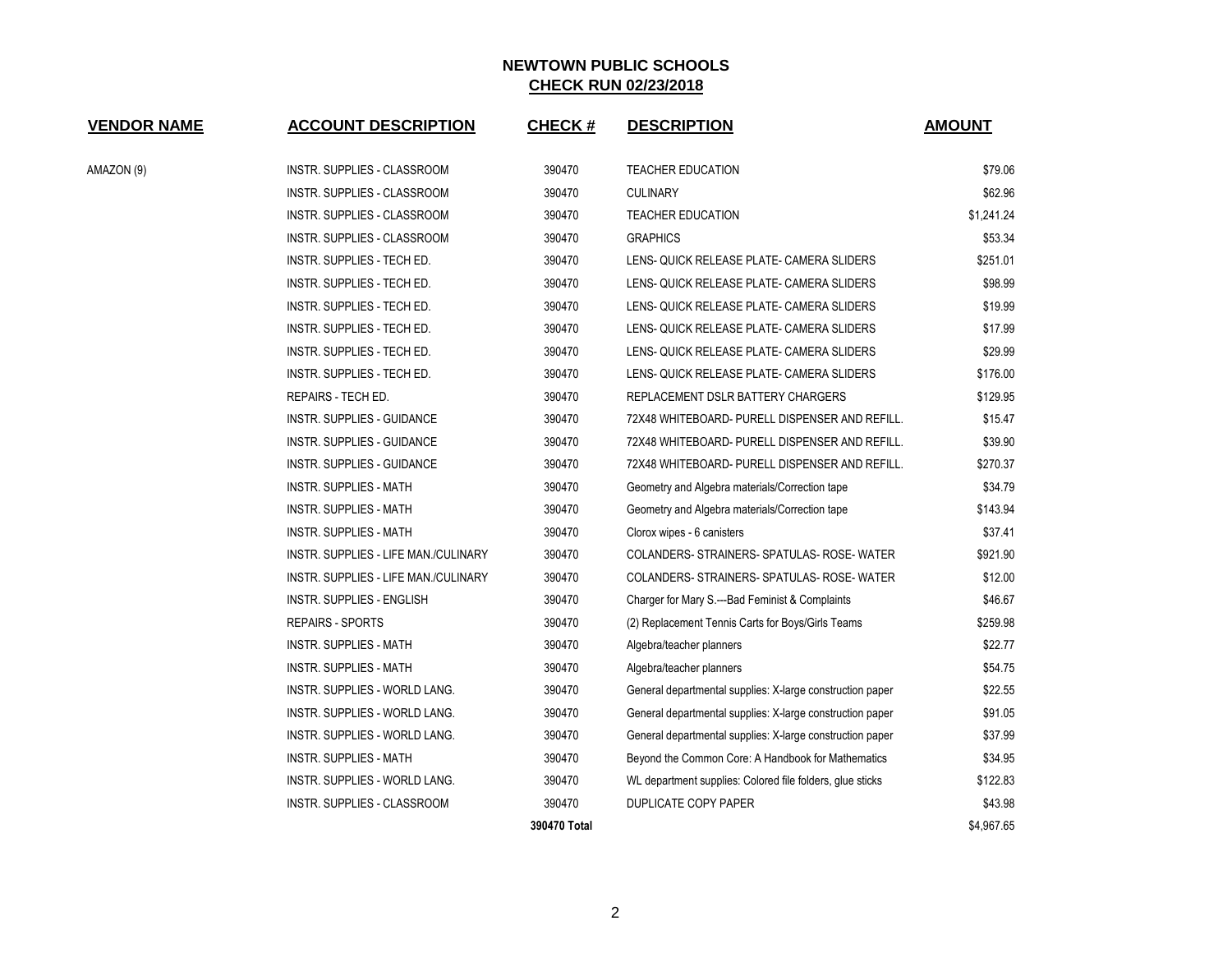| <b>VENDOR NAME</b>         | <b>ACCOUNT DESCRIPTION</b>          | <b>CHECK#</b> | <b>DESCRIPTION</b>                            | <b>AMOUNT</b> |
|----------------------------|-------------------------------------|---------------|-----------------------------------------------|---------------|
| APPERSON INC.              | <b>INSTR. SUPPLIES - MUSIC</b>      | 390471        | Items per attached quote for test scoring.    | \$94.00       |
|                            | <b>INSTR. SUPPLIES - MUSIC</b>      | 390471        | Ship charge                                   | \$15.96       |
|                            |                                     | 390471 Total  |                                               | \$109.96      |
| ARC-O-ROOTER LLC           | <b>EMERGENCY REPAIRS - S.H.</b>     | 390472        | <b>SNAKE DRAIN - SH</b>                       | \$195.00      |
|                            |                                     | 390472 Total  |                                               | \$195.00      |
| ASSOCIATED REFUSE HAULERS  | <b>REFUSE REMOVAL</b>               | 390473        | EXTRA DUMPSTER PICKUPS - NHS                  | \$446.70      |
|                            | <b>REFUSE REMOVAL</b>               | 390473        | EXTRA DUMPSTER PICKUPS - NHS                  | \$304.20      |
|                            |                                     | 390473 Total  |                                               | \$750.90      |
| <b>BAILEY, RICHARD</b>     | <b>B&amp;G SUPPLIES - CUSTODIAL</b> | 390474        | SHOES (80674)                                 | \$142.45      |
|                            |                                     | 390474 Total  |                                               | \$142.45      |
| <b>BRIDGEPORT BOARD OF</b> | TUITION - OUT-OF-DISTRICT           | 390475        | TUITION - OUT-OF-DISTRICT                     | \$2,268.00    |
|                            |                                     | 390475 Total  |                                               | \$2,268.00    |
| CAREY WIPER & SUPPLY CO.   | <b>B&amp;G SUPPLIES - CUSTODIAL</b> | 390476        | KNIT WIPERS - CUST SUPPLIES                   | \$953.90      |
|                            |                                     | 390476 Total  |                                               | \$953.90      |
| CED                        | <b>B&amp;G SUPPLIES - MAINT.</b>    | 390477        | LIGHT BULBS FOR NHS LIGHTING - MAINT SUPPLIES | \$1,928.50    |
|                            |                                     | 390477 Total  |                                               | \$1,928.50    |
| CES                        | TUITION - OUT-OF-DISTRICT           | 390478        | TUITION - OUT-OF-DISTRICT                     | \$660.00      |
|                            |                                     | 390478 Total  |                                               | \$660.00      |
| CONN CUSTOM AQUATICS LLC   | <b>EMERGENCY REPAIRS - H.S.</b>     | 390479        | SWIMMING POOL PUMP REPAIR - NHS               | \$295.00      |
|                            |                                     | 390479 Total  |                                               | \$295.00      |
| CONNEC-TO-TALK             | PROF. SERV. - PSYCH/MED. EVAL.      | 390480        | ABA SERVICE 02/12-02/16/18                    | \$1,400.00    |
|                            | PROF. SERV. - PSYCH/MED. EVAL.      | 390480        | BCBA CONSULT 02/12-02/15/18                   | \$1,785.00    |
|                            |                                     | 390480 Total  |                                               | \$3,185.00    |
| EDADVANCE                  | TUITION - OUT-OF-DISTRICT           | 390481        | TUITION - OUT-OF-DISTRICT                     | \$220.00      |
|                            |                                     | 390481 Total  |                                               | \$220.00      |
| <b>ELECTRATHON AMERICA</b> | STAFF TRAIN. - CLASSROOM            | 390482        | <b>MEMBERSHIP FORM</b>                        | \$30.00       |
|                            |                                     | 390482 Total  |                                               | \$30.00       |
| FEDA, KRISTINE M.          | OTHER SUPPLIES - STAFF DEVELOP.     | 390483        | <b>TUBS PO 84133</b>                          | \$194.85      |
|                            |                                     | 390483 Total  |                                               | \$194.85      |
| <b>FISHER SCIENTIFIC</b>   | <b>INSTR. SUPPLIES - SCIENCE</b>    | 390484        | See attached list-General Science             | \$219.12      |
|                            |                                     | 390484 Total  |                                               | \$219.12      |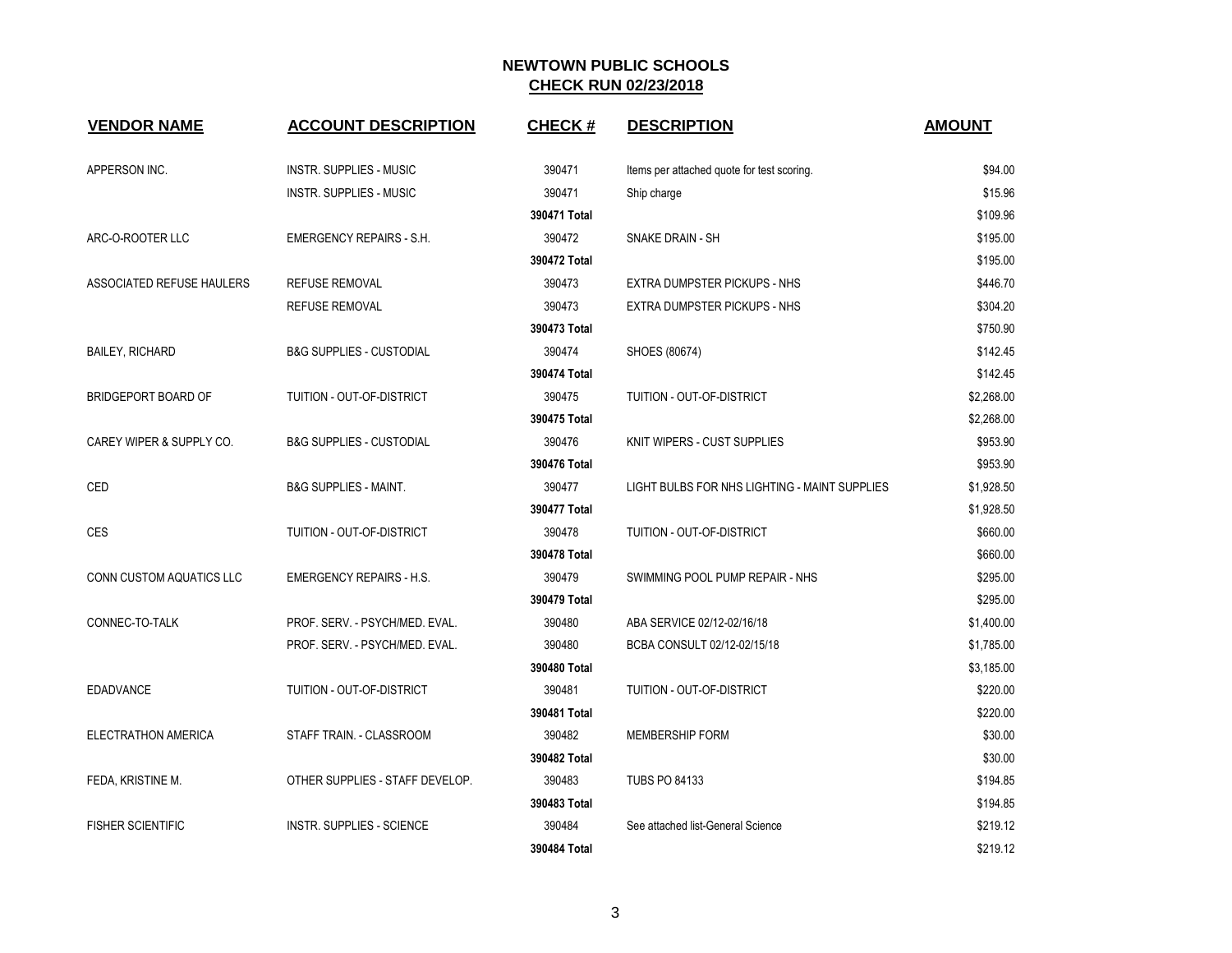| <b>VENDOR NAME</b>        | <b>ACCOUNT DESCRIPTION</b>          | <b>CHECK#</b> | <b>DESCRIPTION</b>                           | <b>AMOUNT</b> |
|---------------------------|-------------------------------------|---------------|----------------------------------------------|---------------|
| GALLO, CORNELIA L., M.D.  | TUITION - OUT-OF-DISTRICT           | 390485        | TUITION - OUT-OF-DISTRICT                    | \$4,995.00    |
|                           |                                     | 390485 Total  |                                              | \$4,995.00    |
| GASPARINE, BARBARA        | OFF. SUPPLIES - ADMIN.              | 390486        | <b>ADM SUPPLIES</b>                          | \$97.37       |
|                           | OFF. SUPPLIES - ADMIN.              | 390486        | ADM SUPPLIES LUNCHES                         | \$50.48       |
|                           |                                     | 390486 Total  |                                              | \$147.85      |
| <b>PRIVATE</b>            | TUITION - OUT-OF-DISTRICT           | 390487        | TUITION - OUT-OF-DISTRICT                    | \$2,000.00    |
|                           |                                     | 390487 Total  |                                              | \$2,000.00    |
| INSTITUTE OF PROFESSIONAL | PROF. SERV. - PSYCH/MED. EVAL.      | 390488        | <b>ABA SERVICES</b>                          | \$10,200.00   |
|                           |                                     | 390488 Total  |                                              | \$10,200.00   |
| <b>IXL LEARNING</b>       | INSTR. SUPPLIES - WORLD LANG.       | 390489        | Additional teacher Quia online ed. License   | \$49.00       |
|                           |                                     | 390489 Total  |                                              | \$49.00       |
| KAPLAN, JACQUELYNN        | STAFF TRAVEL - CLASSROOM            | 390490        | TRAVEL BARD COLLEGE 11/03/17                 | \$83.46       |
|                           | STAFF TRAVEL - CLASSROOM            | 390490        | TRAVEL QUIZ BOWEL 02/10/18                   | \$31.07       |
|                           |                                     | 390490 Total  |                                              | \$114.53      |
| KRETZ, SUSAN              | CONTRACTED SERV. - SUPER.           | 390491        | <b>FINGERPRINT FEE</b>                       | \$15.00       |
|                           |                                     | 390491 Total  |                                              | \$15.00       |
| MASON W.B. INC.           | OFF. SUPPLIES - BUS. SERV.          | 390492        | <b>SUPPLIES 2017/18</b>                      | \$90.39       |
|                           | OFF. SUPPLIES - BUS. SERV.          | 390492        | <b>SUPPLIES 2017/18</b>                      | \$56.61       |
| MASON W.B. INC.           | OFF. SUPPLIES - BUS. SERV.          | 390492        | COFFEE 2017/18                               | \$45.56       |
|                           | OFF. SUPPLIES - BUS. SERV.          | 390492        | <b>SUPPLIES 2017/18</b>                      | \$26.22       |
|                           | <b>B&amp;G SUPPLIES - CUSTODIAL</b> | 390492        | ICE MELT / LINERS - CUST SUPPLIES            | \$4,889.22    |
|                           | <b>B&amp;G SUPPLIES - CUSTODIAL</b> | 390492        | ICE MELT / LINERS - CUST SUPPLIES            | \$2,435.16    |
|                           | INSTR. SUPPLIES - ENGLISH           | 390492        | Magnets & gloves                             | \$13.88       |
|                           | <b>INSTR. SUPPLIES - SPORTS</b>     | 390492        | (1) Whiteboard (Locker-room) Office Supplies | \$54.82       |
|                           | <b>INSTR. SUPPLIES - SPORTS</b>     | 390492        | (1) Whiteboard (Locker-room) Office Supplies | \$144.99      |
|                           | <b>B&amp;G SUPPLIES - CUSTODIAL</b> | 390492        | SHA-ZYME, LINERS - CUST SUPPLIES             | \$2,846.87    |
|                           | INSTR. SUPPLIES - SP. ED. PREK-8    | 390492        | PRESCHOOL SUPPLIES                           | \$26.97       |
|                           | INSTR. SUPPLIES - SP. ED. H.S.      | 390492        | NHS SUPPLIES                                 | \$1.80        |
|                           | INSTR. SUPPLIES - SP. ED. H.S.      | 390492        | NHS SUPPLIES                                 | \$15.84       |
|                           | INSTR. SUPPLIES - SP. ED. H.S.      | 390492        | SUPPLIES NHS                                 | \$30.80       |
|                           | INSTR. SUPPLIES - SP. ED. H.S.      | 390492        | <b>NHS SUPPLIES</b>                          | \$15.95       |
|                           | INSTR. SUPPLIES - SP. ED. H.S.      | 390492        | SUPPLIES NHS                                 | \$181.50      |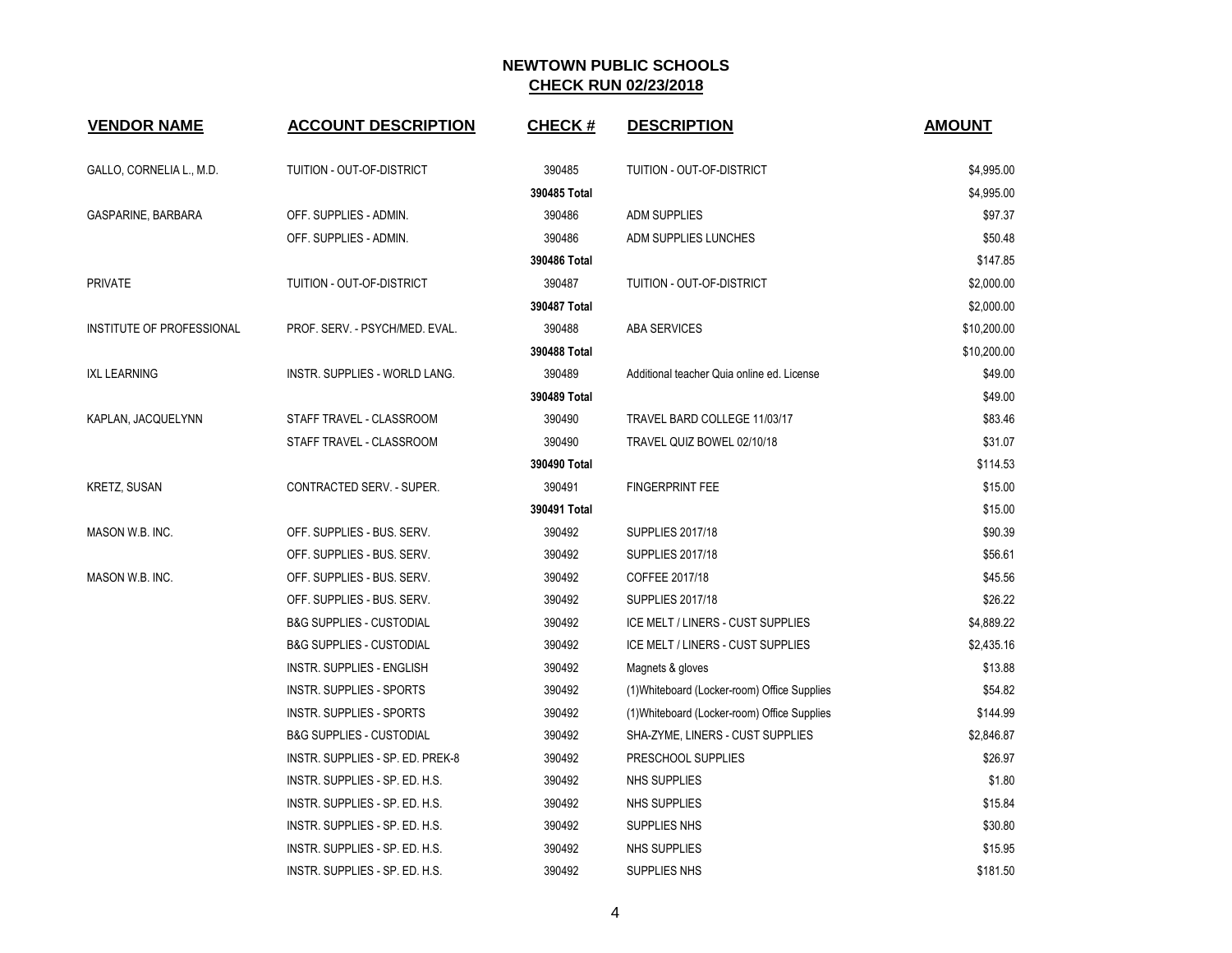| <b>VENDOR NAME</b>         | <b>ACCOUNT DESCRIPTION</b>           | <b>CHECK#</b> | <b>DESCRIPTION</b>                           | <b>AMOUNT</b> |
|----------------------------|--------------------------------------|---------------|----------------------------------------------|---------------|
|                            |                                      |               |                                              |               |
| MASON W.B. INC.            | INSTR. SUPPLIES - WORLD LANG.        | 390492        | Acrylic tabletop sign holders 8.5x11         | \$39.96       |
|                            | INSTR. SUPPLIES - CLASSROOM          | 390492        | Copy paper by the ream - no shipping         | \$547.50      |
|                            | <b>INSTR. SUPPLIES - MATH</b>        | 390492        | 12 containers Clorox wipes -- No Shipping    | \$61.98       |
|                            | OFF. SUPPLIES - PUPIL SERV.          | 390492        | OFC SUPPLIES, WATER, SANITIZER               | \$51.81       |
|                            |                                      | 390492 Total  |                                              | \$11,577.83   |
| MCKENNEY MECHANICAL CONTR  | <b>EMERGENCY REPAIRS - H.</b>        | 390493        | CHECK BURNER OPERATION AFTER CLEANING        | \$315.00      |
|                            | <b>EMERGENCY REPAIRS - M.G.</b>      | 390493        | BOILER #1 HIGH PITCH NOISE REPAIR - MG       | \$445.00      |
|                            |                                      | 390493 Total  |                                              | \$760.00      |
| MELIORA ACADEMY INC.       | TUITION - OUT-OF-DISTRICT            | 390494        | TUITION - OUT-OF-DISTRICT                    | \$14,561.00   |
|                            |                                      | 390494 Total  |                                              | \$14,561.00   |
| <b>MEMOLI, MATT</b>        | <b>REPAIRS - SPORTS</b>              | 390495        | <b>SPORTS REPAIRS</b>                        | \$865.01      |
|                            |                                      | 390495 Total  |                                              | \$865.01      |
| <b>MITCHELL</b>            | <b>FUEL FOR VEHICLES - TRANS.</b>    | 390496        | PROPANE 528.6                                | \$629.03      |
|                            | FUEL FOR VEHICLES - TRANS.           | 390496        | <b>PROPANE 1000.0</b>                        | \$1,090.00    |
|                            |                                      | 390496 Total  |                                              | \$1,719.03    |
| <b>NCS PEARSON INC.</b>    | INSTR. SUPPLIES - PSYCH.             | 390497        | <b>GOLDMAN FRISTOE 111 RECORD FORMS</b>      | \$132.00      |
|                            | INSTR. SUPPLIES - PSYCH.             | 390497        | <b>SHIPPING</b>                              | \$10.00       |
|                            | INSTR. SUPPLIES - SP/HEAR.           | 390497        | CELF-5 RECORD FORMS AGES 5-8 0158036328      | \$249.00      |
|                            | INSTR. SUPPLIES - SP/HEAR.           | 390497        | <b>SHIPPING</b>                              | \$14.94       |
|                            |                                      | 390497 Total  |                                              | \$405.94      |
| <b>NESS AUTOMOTIVE</b>     | REPAIRS - MAINT.                     | 390498        | REPLACE UTILITY BODY - MAINT VEHICLE         | \$7,998.90    |
|                            |                                      | 390498 Total  |                                              | \$7,998.90    |
| NEWTOWN FOOD SERVICES      | INSTR. SUPPLIES - ENGLISH            | 390499        | Poetry Out Loud Judges Lunch (2/1/18)        | \$70.00       |
|                            |                                      | 390499 Total  |                                              | \$70.00       |
| <b>NEWTOWN HIGH SCHOOL</b> | <b>INSTR. SUPPLIES - WORLD LANG.</b> | 390500        | <b>WL GENERAL SUPPLIES</b>                   | \$173.97      |
|                            | INSTR. SUPPLIES - MATH               | 390500        | <b>MATH - PENCIL BOXES &amp; GLUE STICKS</b> | \$45.22       |
|                            | INSTR. SUPPLIES - SOC. STUDIES       | 390500        | <b>SS GENERAL SUPPLIES</b>                   | \$318.41      |
|                            | INSTR. SUPPLIES - SOC. STUDIES       | 390500        | <b>SS GENERAL SUPPLIES</b>                   | \$54.31       |
|                            |                                      | 390500 Total  |                                              | \$591.91      |
| NEWTOWN MIDDLE SCHOOL      | STAFF TRAVEL - PUPIL SERV.           | 390501        | PAYMENT FOR DC FIELD TRIP STUDENT HARDSHIP   | \$450.00      |
|                            |                                      | 390501 Total  |                                              | \$450.00      |